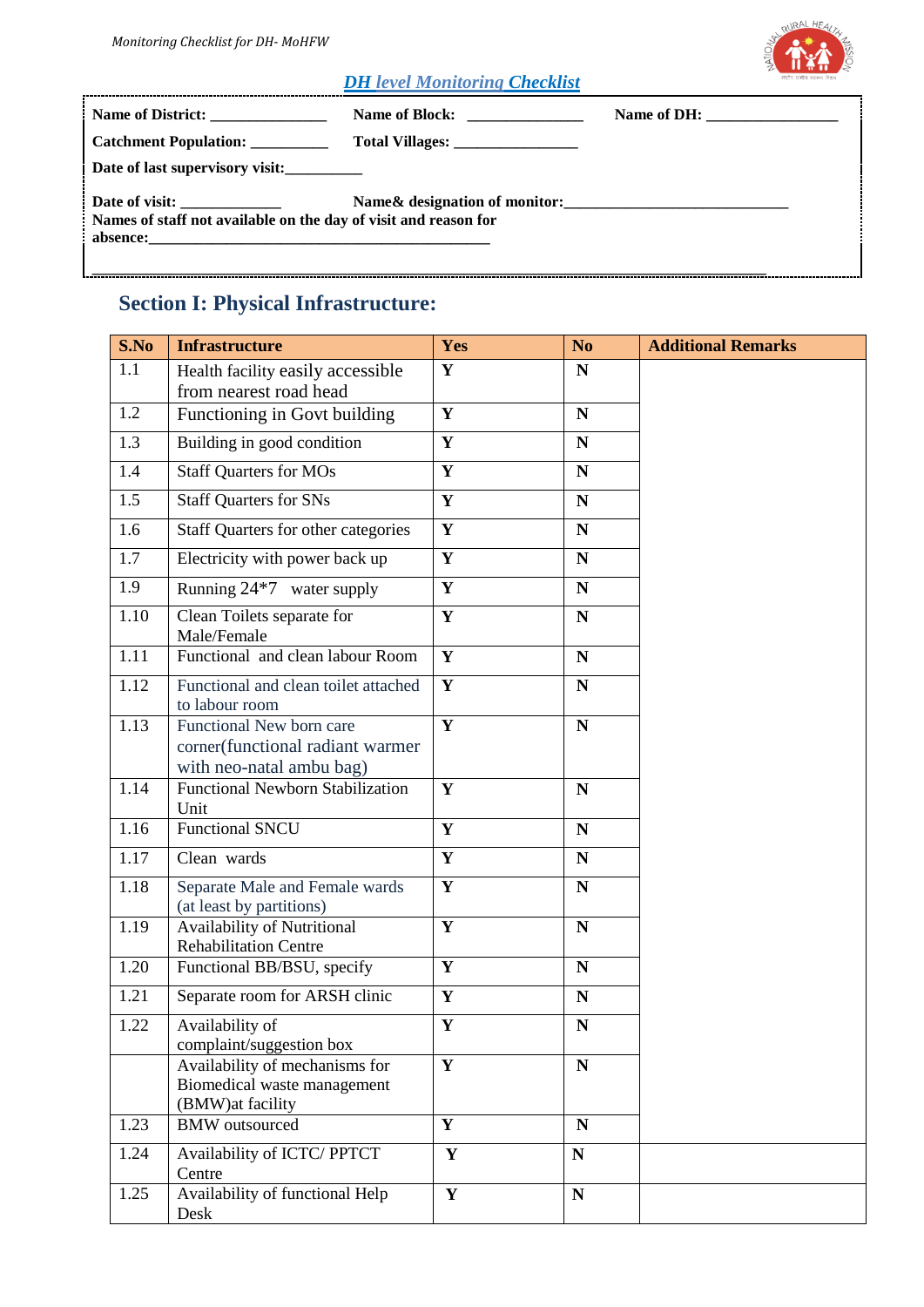

#### **Section II: Human resource:**

| S. no | <b>Category</b>     | <b>Numbers</b> | <b>Remarks if any</b> |
|-------|---------------------|----------------|-----------------------|
| 2.1   | <b>OBG</b>          |                |                       |
| 2.2   | Anaesthetist        |                |                       |
| 2.3   | Paediatrician       |                |                       |
| 2.4   | General Surgeon     |                |                       |
| 2.5   | Other Specialists   |                |                       |
| 2.6   | <b>MOs</b>          |                |                       |
| 2.7   | <b>SNs</b>          |                |                       |
| 2.8   | <b>ANMs</b>         |                |                       |
| 2.9   | <b>LTs</b>          |                |                       |
| 2.10  | Pharmacist          |                |                       |
| 2.11  | <b>LHV</b>          |                |                       |
| 2.12  | Radiographer        |                |                       |
| 2.13  | RMNCHA+ counsellors |                |                       |
| 2.14  | Others              |                |                       |

### **Section III: Training Status of HR:**

| S. no | <b>Training</b>             | No. trained | <b>Remarks if any</b> |
|-------|-----------------------------|-------------|-----------------------|
| 3.1   | EmOC                        |             |                       |
| 3.2   | <b>LSAS</b>                 |             |                       |
| 3.3   | <b>BeMOC</b>                |             |                       |
| 3.4   | <b>SBA</b>                  |             |                       |
| 3.5   | MTP/MVA                     |             |                       |
| 3.6   | <b>NSV</b>                  |             |                       |
| 3.7   | <b>F-IMNCI</b>              |             |                       |
| 3.8   | <b>NSSK</b>                 |             |                       |
| 3.9   | Mini Lap-Sterilisations     |             |                       |
| 3.10  | Laproscopy-Sterilisations   |             |                       |
| 3.11  | <b>IUCD</b>                 |             |                       |
| 3.12  | PPIUCD                      |             |                       |
| 3.13  | Blood storage               |             |                       |
| 3.14  | <b>IMEP</b>                 |             |                       |
| 3.16  | Immunization and cold chain |             |                       |
| 3.15  | Others                      |             |                       |

### **Section IV: Equipment:**

| S. No | <b>Equipment</b>                                                      | <b>Yes</b> | N <sub>0</sub> | <b>Remarks</b> |
|-------|-----------------------------------------------------------------------|------------|----------------|----------------|
| 4.1   | Functional BP Instrument and Stethoscope                              | V          | N              |                |
| 4.2   | Sterilised delivery sets                                              | v          | N              |                |
| 4.3   | Functional Neonatal, Paediatric and Adult<br><b>Resuscitation kit</b> | Y          | N              |                |
| 4.4   | Functional Weighing Machine (Adult and<br>child)                      | v          | N              |                |
| 4.5   | <b>Functional Needle Cutter</b>                                       | V          | N              |                |
| 4.6   | <b>Functional Radiant Warmer</b>                                      | v          | N              |                |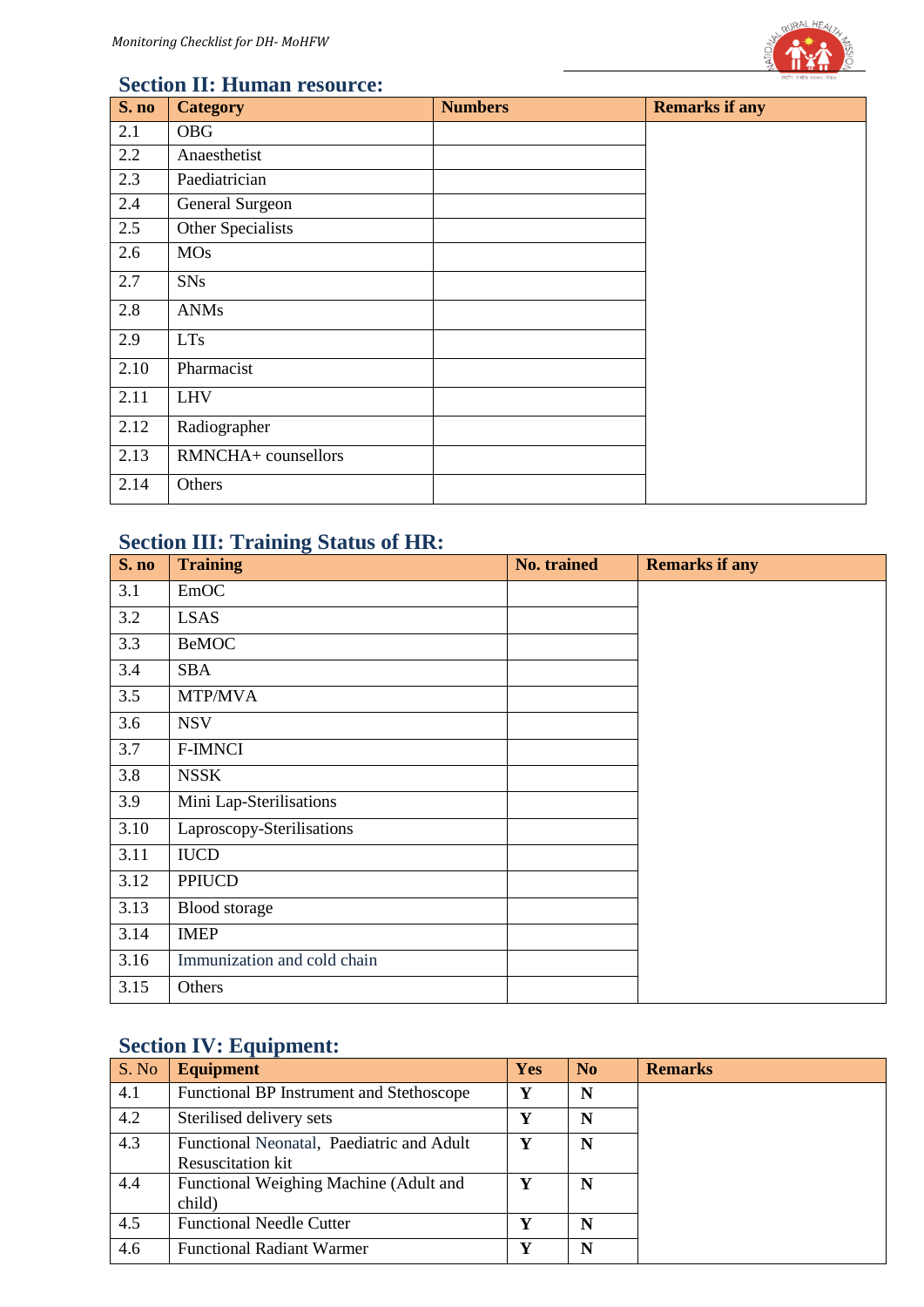

| 4.7  | <b>Functional Suction apparatus</b>           | $\mathbf Y$ | N           | राष्ट्रीय ग्रामीण स्वास्त |
|------|-----------------------------------------------|-------------|-------------|---------------------------|
| 4.8  | Functional Facility for Oxygen Administration | $\mathbf Y$ | $\mathbf N$ |                           |
| 4.9  | Functional Foetal Doppler/CTG                 | $\mathbf Y$ | $\mathbf N$ |                           |
| 4.10 | Functional Mobile light                       | $\mathbf Y$ | ${\bf N}$   |                           |
| 4.11 | <b>Delivery Tables</b>                        | $\mathbf Y$ | ${\bf N}$   |                           |
| 4.12 | <b>Functional Autoclave</b>                   | $\mathbf Y$ | ${\bf N}$   |                           |
| 4.13 | Functional ILR and Deep Freezer               | $\mathbf Y$ | ${\bf N}$   |                           |
| 4.14 | Emergency Tray with emergency injections      | ${\bf Y}$   | ${\bf N}$   |                           |
| 4.15 | MVA/ EVA Equipment                            | $\mathbf Y$ | ${\bf N}$   |                           |
| 4.16 | Functional phototherapy unit                  | $\mathbf Y$ | ${\bf N}$   |                           |
| 4.17 | <b>O.T Equipment</b>                          |             |             |                           |
| 4.18 | <b>O.T Tables</b>                             | $\mathbf Y$ | $\mathbf N$ |                           |
| 4.19 | Functional O.T Lights, ceiling                | $\mathbf Y$ | $\mathbf N$ |                           |
| 4.20 | Functional O.T lights, mobile                 | $\mathbf Y$ | ${\bf N}$   |                           |
| 4.21 | <b>Functional Anesthesia machines</b>         | $\mathbf Y$ | ${\bf N}$   |                           |
| 4.22 | Functional Ventilators                        | Y           | N           |                           |
| 4.23 | <b>Functional Pulse-oximeters</b>             | $\mathbf Y$ | ${\bf N}$   |                           |
| 4.24 | Functional Multi-para monitors                | $\mathbf Y$ | $\mathbf N$ |                           |
| 4.25 | <b>Functional Surgical Diathermies</b>        | $\mathbf Y$ | ${\bf N}$   |                           |
| 4.26 | <b>Functional Laparoscopes</b>                | $\mathbf Y$ | ${\bf N}$   |                           |
| 4.27 | Functional C-arm units                        | Y           | $\mathbf N$ |                           |
| 4.28 | Functional Autoclaves (H or V)                | Y           | $\mathbf N$ |                           |
|      | <b>Laboratory Equipment</b>                   |             |             |                           |
| 4.1a | <b>Functional Microscope</b>                  | Y           | N           |                           |
| 4.2a | Functional Hemoglobinometer                   | $\mathbf Y$ | N           |                           |
| 4.3a | <b>Functional Centrifuge</b>                  | $\mathbf Y$ | ${\bf N}$   |                           |
| 4.4a | Functional Semi autoanalyzer                  | ${\bf Y}$   | N           |                           |
| 4.5a | <b>Reagents and Testing Kits</b>              | $\mathbf Y$ | $\mathbf N$ |                           |
| 4.6a | <b>Functional Ultrasound Scanners</b>         | $\mathbf Y$ | ${\bf N}$   |                           |
| 4.7a | Functional C.T Scanner                        | $\mathbf Y$ | ${\bf N}$   |                           |
| 4.8a | Functional X-ray units                        | Y           | N           |                           |
| 4.9a | <b>Functional ECG machines</b>                | $\mathbf Y$ | N           |                           |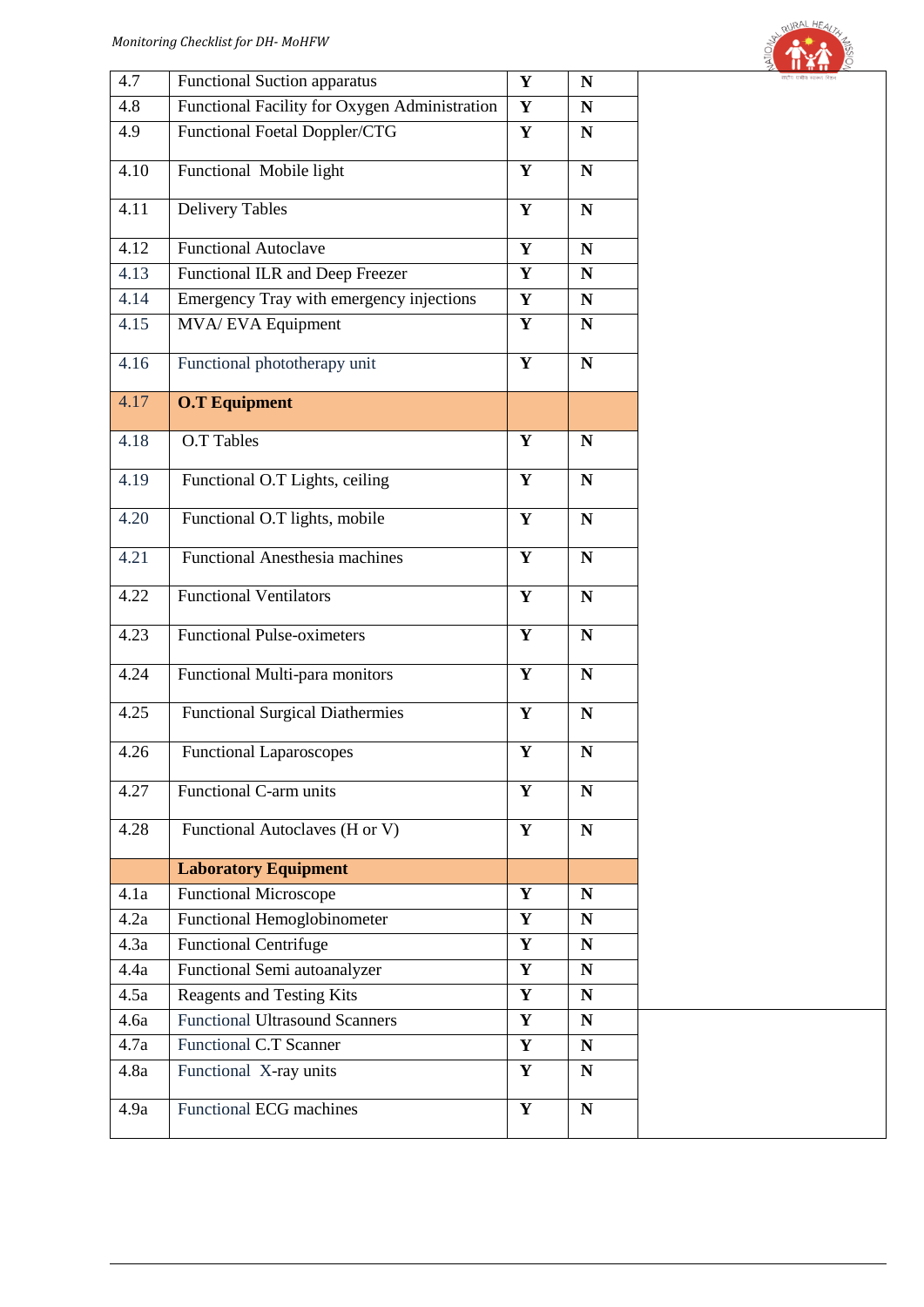

# **Section V: Essential Drugs and Supplies:**

| S.No              | <b>Drugs</b>                            | Yes              | N <sub>o</sub>   | <b>Remarks</b> |
|-------------------|-----------------------------------------|------------------|------------------|----------------|
| 5.1               | EDL available and displayed             | Y                | $\boldsymbol{N}$ |                |
| 5.2               | Computerised inventory management       | $\boldsymbol{Y}$ | $\boldsymbol{N}$ |                |
| 5.3               | IFA tablets                             | $\boldsymbol{Y}$ | $\boldsymbol{N}$ |                |
| 5.4               | IFA tablets (blue)                      | $\boldsymbol{Y}$ | $\boldsymbol{N}$ |                |
| 5.5               | IFA syrup with dispenser                | $\boldsymbol{Y}$ | $\boldsymbol{N}$ |                |
| 5.6               | Vit A syrup                             | $\boldsymbol{Y}$ | $\boldsymbol{N}$ |                |
| 5.7               | ORS packets                             | Y                | $\boldsymbol{N}$ |                |
| $\overline{5.8}$  | Zinc tablets                            | $\overline{Y}$   | $\boldsymbol{N}$ |                |
| 5.9               | Inj Magnesium Sulphate                  | $\boldsymbol{Y}$ | $\boldsymbol{N}$ |                |
| 5.10              | Inj Oxytocin                            | $\boldsymbol{Y}$ | $\boldsymbol{N}$ |                |
| 5.11              | Misoprostol tablets                     | $\boldsymbol{Y}$ | $\boldsymbol{N}$ |                |
| 5.12              | Mifepristone tablets                    | $\boldsymbol{Y}$ | $\boldsymbol{N}$ |                |
| $\overline{5.13}$ | Availability of antibiotics             | $\overline{Y}$   | $\boldsymbol{N}$ |                |
| 5.14              | Labelled emergency tray                 | $\boldsymbol{Y}$ | $\boldsymbol{N}$ |                |
| 5.15              | Drugs for hypertension, Diabetes,       | $\boldsymbol{Y}$ | $\boldsymbol{N}$ |                |
|                   | common ailments e.g PCM,                |                  |                  |                |
|                   | metronidazole, anti-allergic drugs etc. |                  |                  |                |
| 5.16              | Adequate Vaccine Stock available        | $\mathbf{Y}$     | $\mathbf N$      |                |
| S.No              | <b>Supplies</b>                         | Yes              | N <sub>o</sub>   | <b>Remarks</b> |
| 5.17              | Pregnancy testing kits                  | $\boldsymbol{Y}$ | $\boldsymbol{N}$ |                |
| 5.18              | Urine albumin and sugar testing kit     | $\overline{Y}$   | $\boldsymbol{N}$ |                |
| 5.19              | <b>OCPs</b>                             | $\overline{Y}$   | $\boldsymbol{N}$ |                |
| 5.20              | EC pills                                | $\overline{Y}$   | $\boldsymbol{N}$ |                |
| 5.21              | <b>IUCDs</b>                            | $\boldsymbol{Y}$ | $\boldsymbol{N}$ |                |
| 5.22              | Sanitary napkins                        | $\boldsymbol{Y}$ | $\boldsymbol{N}$ |                |
| S.No              | <b>Essential Consumables</b>            | Yes              | N <sub>o</sub>   | <b>Remarks</b> |
| 5.23              | Gloves, Mckintosh, Pads, bandages, and  | $\boldsymbol{Y}$ | $\boldsymbol{N}$ |                |
|                   | gauze etc.                              |                  |                  |                |

### **Section VI: Other Services :**

| S.no | <b>Lab Services</b>                    | Yes        | N <sub>o</sub> | <b>Remarks</b> |
|------|----------------------------------------|------------|----------------|----------------|
| 6.1  | Haemoglobin                            | Y          | N              |                |
| 6.2  | <b>CBC</b>                             | Y          | N              |                |
| 6.3  | Urine albumin and sugar                | Y          | N              |                |
| 6.4  | Blood sugar                            | Y          | N              |                |
| 6.5  | <b>RPR</b>                             | Y          | N              |                |
| 6.6  | Malaria                                | Y          | N              |                |
| 6.7  | T.B                                    | Y          | N              |                |
| 6.8  | <b>HIV</b>                             | Y          | N              |                |
| 6.9  | Liver function tests(LFT)              | Y          | N              |                |
| 6.10 | Ultrasound scan (Ob.)                  |            |                |                |
| 6.11 | <b>Ultrasound Scan (General)</b>       |            |                |                |
| 6.12 | X-ray                                  |            |                |                |
| 6.13 | ECG                                    |            |                |                |
| 6.14 | Endoscopy                              |            |                |                |
| 6.15 | Others, pls specify                    | Y          | N              |                |
| S.No | <b>Blood bank / Blood Storage Unit</b> | <b>Yes</b> | N <sub>o</sub> | <b>Remarks</b> |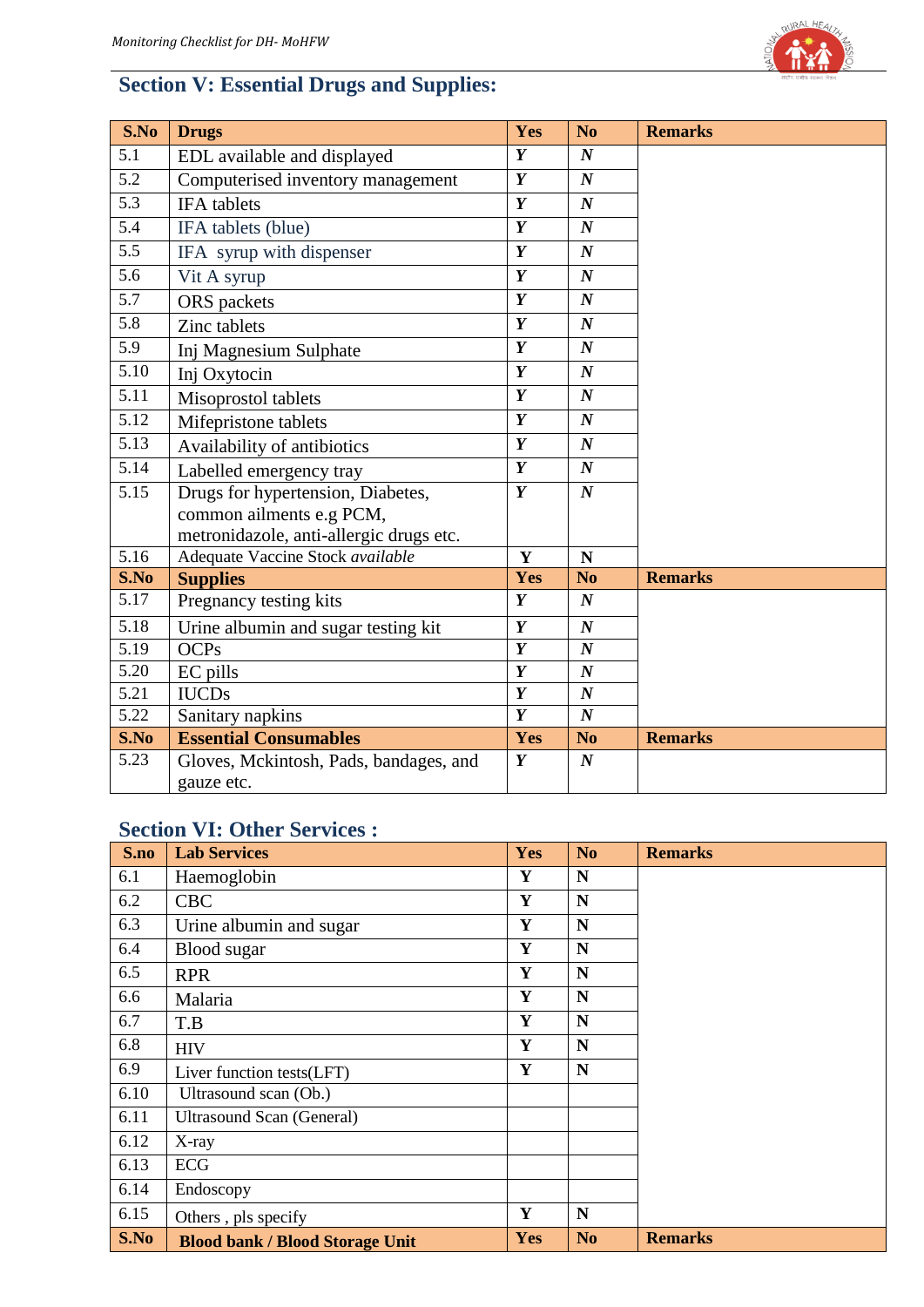

| 6.16 | Functional blood bag refrigerators with chart<br>for temp. recording     |  |
|------|--------------------------------------------------------------------------|--|
| 6.17 | Sufficient no. of blood bags available                                   |  |
| 6.18 | Check register for number of blood bags<br>issued for BT in last quarter |  |
|      |                                                                          |  |

### **Section VII: Service Delivery in last two quarters:**

| S.No              | <b>Service Utilization Parameter</b>                       | Q1 | Q <sub>2</sub> | <b>Remarks</b> |
|-------------------|------------------------------------------------------------|----|----------------|----------------|
| 7.1               | <b>OPD</b>                                                 |    |                |                |
| 7.2               | <b>IPD</b>                                                 |    |                |                |
| 7.3               | Expected number of pregnancies                             |    |                |                |
| 7.4               | MCTS entry on percentage of women                          |    |                |                |
|                   | registered in the first trimester                          |    |                |                |
| 7.5               | No. of pregnant women given IFA                            |    |                |                |
| 7.6               | Total deliveries conducted                                 |    |                |                |
| 7.7               | No. of assisted deliveries (Ventouse/Forceps)              |    |                |                |
| 7.8               | No. of C section conducted                                 |    |                |                |
| 7.9               | Number of obstetric complications managed,                 |    |                |                |
|                   | pls specify type                                           |    |                |                |
| 7.10              | No. of neonates initiated breast feeding                   |    |                |                |
| 7.11              | within one hour<br>Number of children screened for Defects |    |                |                |
|                   | at birth under RBSK                                        |    |                |                |
| 7.12              | <b>RTI/STI Treated</b>                                     |    |                |                |
| 7.13a             | No of admissions in NBSUs/ SNCU,                           |    |                |                |
|                   | whichever available                                        |    |                |                |
| 7.13 <sub>b</sub> | Inborn                                                     |    |                |                |
| 7.13c             | Outborn                                                    |    |                |                |
| 7.14              | No. of children admitted with SAM                          |    |                |                |
| 7.15              | No. of sick children referred                              |    |                |                |
| 7.16              | No. of pregnant women referred                             |    |                |                |
| 7.17              | ANC1 registration                                          |    |                |                |
| 7.18              | <b>ANC 3 Coverage</b>                                      |    |                |                |
| 7.19              | <b>ANC 4 Coverage</b>                                      |    |                |                |
| 7.20              | No. of IUCD Insertions                                     |    |                |                |
| 7.21              | No. of Tubectomy                                           |    |                |                |
| 7.22              | No. of Vasectomy                                           |    |                |                |
| 7.23              | No. of Minilap                                             |    |                |                |
| 7.24              | No. of children fully immunized                            |    |                |                |
| 7.25              | Measles coverage                                           |    |                |                |
| 7.26              | No. of children given $ORS + Zinc$                         |    |                |                |
| 7.27              | No. of children given Vitamin A                            |    |                |                |
| 7.28              | No. of women who accepted post-partum FP                   |    |                |                |
|                   | services                                                   |    |                |                |
| 7.29              | No. of MTPs conducted in first trimester                   |    |                |                |
| 7.30              | No. of MTPs conducted in second trimester                  |    |                |                |
| 7.31              | Number of Adolescents attending ARSH<br>clinic             |    |                |                |
| 7.32              | Maternal deaths, if any                                    |    |                |                |
| 7.33              | Still births, if any                                       |    |                |                |
| 7.34              | Neonatal deaths, if any                                    |    |                |                |
| 7.35              | Infant deaths, if any                                      |    |                |                |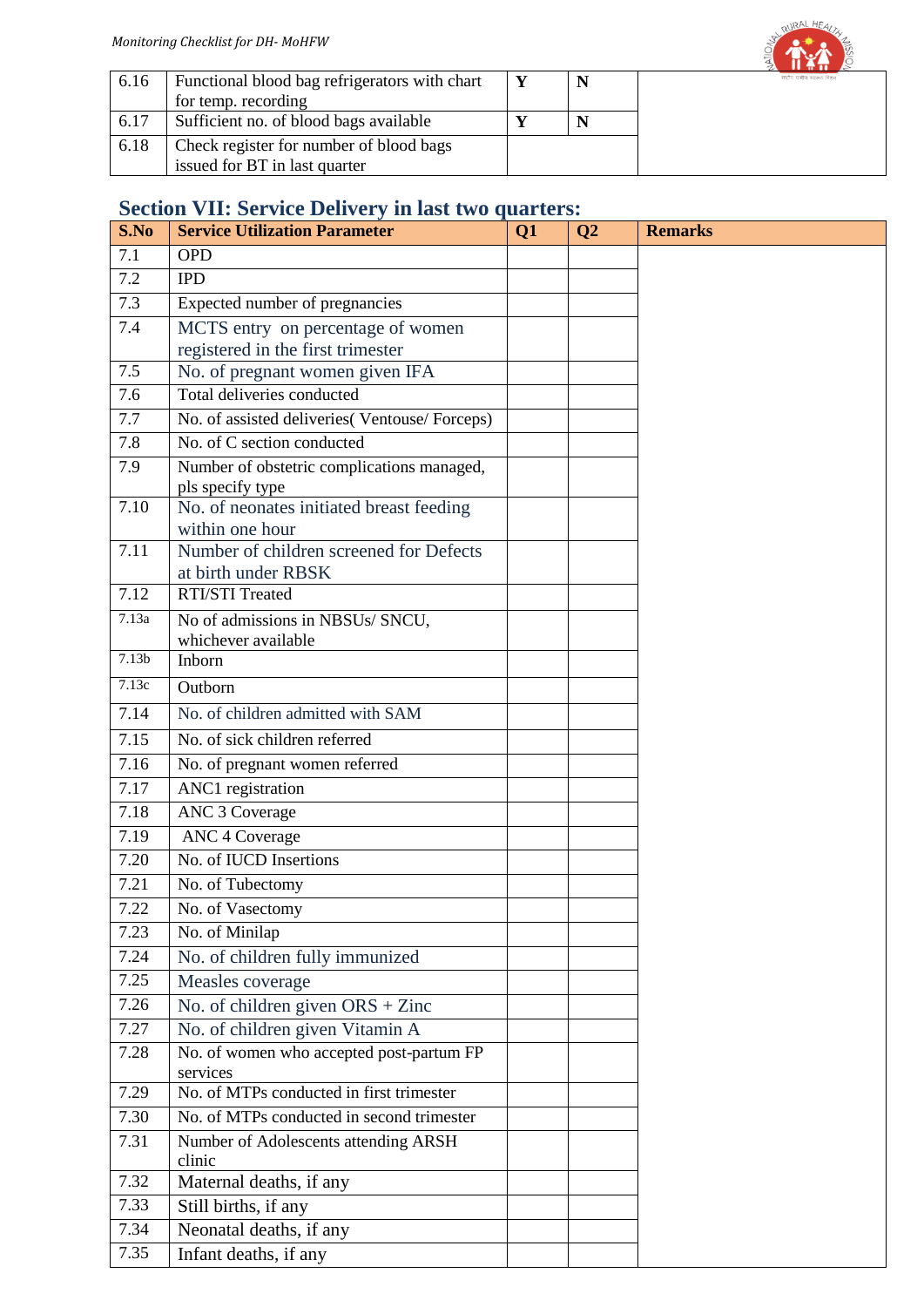

#### **Section VII a: Service delivery in post natal wards:**

| S.No | <b>Parameters</b>                                                                              | Yes | N <sub>0</sub> | <b>Remarks</b> |
|------|------------------------------------------------------------------------------------------------|-----|----------------|----------------|
| 7.1a | All mothers initiated breast feeding<br>within one hour of normal delivery                     | Y   | N              |                |
| 7.2a | Zero dose BCG, Hepatitis B and<br>OPV given                                                    | Y   | N              |                |
| 7.3a | Counseling on IYCF done                                                                        | Y   | N              |                |
| 7.4a | Counseling on Family Planning done                                                             | Y   | N              |                |
| 7.5a | Mothers asked to stay for 48 hrs                                                               | Y   | N              |                |
| 7.6a | JSY payment being given before<br>discharge                                                    | Y   | N              |                |
| 7.7a | Mode of JSY payment (Cash/bearer<br>cheque/Account payee<br>cheque/Account Transfer)           |     |                |                |
| 7.8a | Any expenditure incurred by Mothers<br>on travel, drugs or diagnostics(Please<br>give details) | Y   | N              |                |
| 7.9a | Diet being provided free of charge                                                             | Y   | N              |                |

#### **Section VIII: Quality parameter of the facility:**

*Through probing questions and demonstrations assess does the staff know how to…*

| S.No | <b>Essential Skill Set</b>                                                        | <b>Yes</b> | N <sub>0</sub> | <b>Remarks</b> |
|------|-----------------------------------------------------------------------------------|------------|----------------|----------------|
| 8.1  | Manage high risk pregnancy                                                        | Y          | N              |                |
| 8.2  | Provide essential newborn<br>care(thermoregulation,<br>breastfeeding and asepsis) | Y          | N              |                |
| 8.3  | Manage sick neonates and infants                                                  | Y          | N              |                |
| 8.4  | Correctly uses partograph                                                         | Y          | N              |                |
| 8.5  | Correctly insert IUCD                                                             | Y          | N              |                |
| 8.6  | Correctly administer vaccines                                                     | Y          | N              |                |
| 8.7  | Segregation of waste in colour<br>coded bins                                      | Y          | N              |                |
| 8.8  | Adherence to IMEP protocols                                                       | Y          | N              |                |
| 8.9  | Bio medical waste management                                                      | Y          | N              |                |
| 8.10 | Updated Entry in the MCP Cards                                                    | Y          | N              |                |
| 8.11 | Entry in MCTS                                                                     | Y          | N              |                |
| 8.12 | Action taken on MDR                                                               | Y          | N              |                |

### **Section IX: Record Maintenance:**

| S. no | <b>Record</b>          | <b>Available and</b><br><b>Updated and</b><br>correctly filled | <b>Available but</b><br><b>Not maintained</b> | <b>Not</b><br><b>Available</b> | <b>Remark</b><br>s/Timeli<br>ne for<br>completi<br><b>on</b> |
|-------|------------------------|----------------------------------------------------------------|-----------------------------------------------|--------------------------------|--------------------------------------------------------------|
| 9.1   | <b>OPD</b> Register    |                                                                |                                               |                                |                                                              |
| 9.2   | <b>IPD</b> Register    |                                                                |                                               |                                |                                                              |
| 9.3   | <b>ANC</b> Register    |                                                                |                                               |                                |                                                              |
| 9.4   | <b>PNC</b> Register    |                                                                |                                               |                                |                                                              |
| 9.5   | Indoor bed head ticket |                                                                |                                               |                                |                                                              |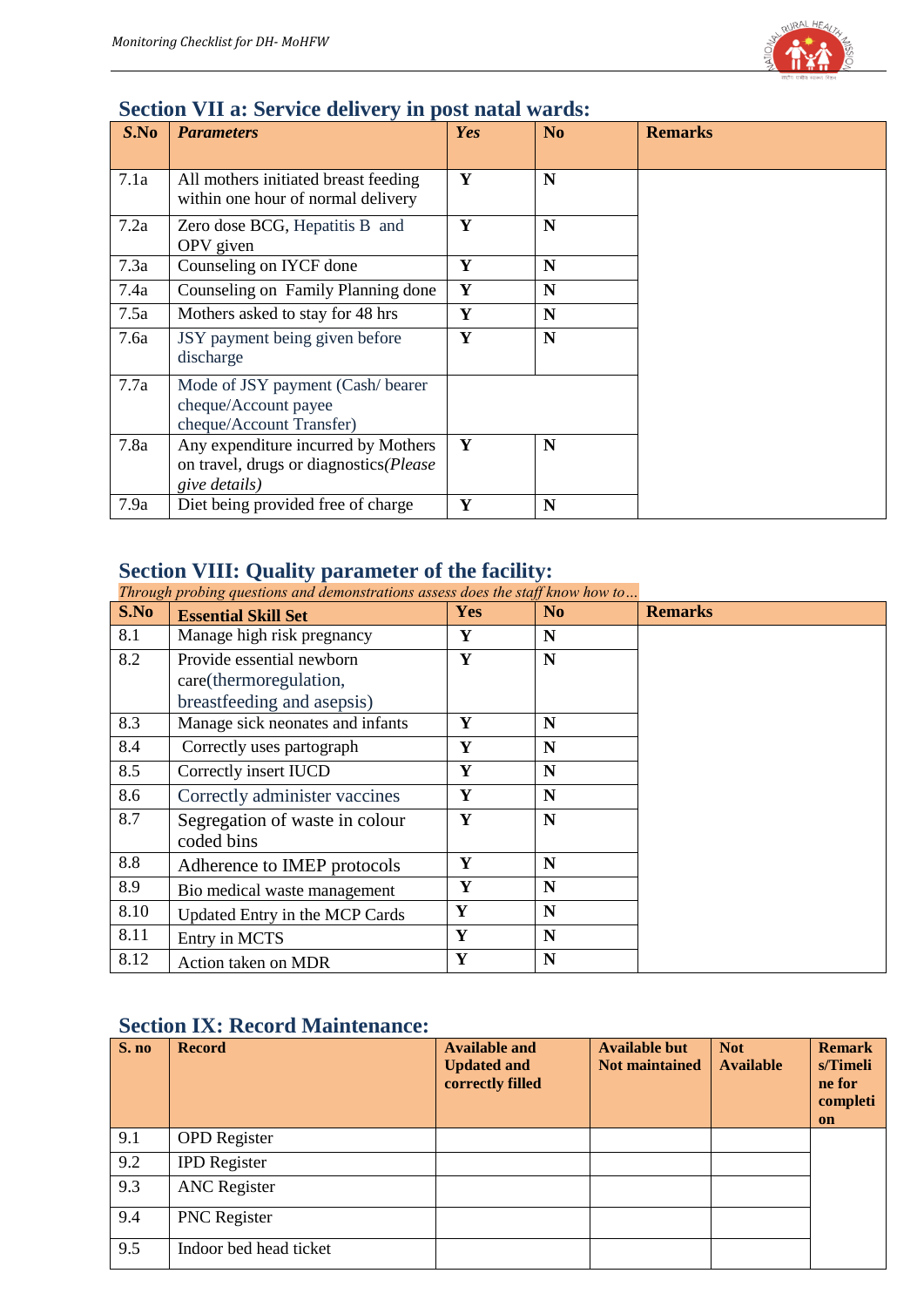| 9.6  | Line listing of severely anaemic        |  |
|------|-----------------------------------------|--|
|      | pregnant women                          |  |
| 9.7  | Labour room register                    |  |
| 9.8  | Partographs                             |  |
| 9.9  | FP-Operation Register (OT)              |  |
| 9.10 | OT Register                             |  |
| 9.11 | FP Register                             |  |
| 9.12 | <b>Immunisation Register</b>            |  |
| 9.13 | <b>Updated Microplan</b>                |  |
| 9.14 | Blood Bank stock register               |  |
| 9.15 | Referral Register (In and Out)          |  |
| 9.16 | <b>MDR</b> Register                     |  |
|      | <b>Infant Death Review and Neonatal</b> |  |
| 9.17 | Death Review                            |  |
| 9.18 | Drug Stock Register                     |  |
| 9.19 | Payment under JSY                       |  |
|      | Untied funds expenditure                |  |
| 9.20 | (Check % expenditure)                   |  |
|      | AMG expenditure (Check %                |  |
| 9.21 | expenditure)                            |  |
|      | RKS expenditure (Check %                |  |
| 9.22 | expenditure)                            |  |
|      |                                         |  |

### **Section X: Referral linkages in last two quarters:**

| S. no | <b>JSSK</b>             | <b>Mode of</b><br><b>Transport</b> | No. of women<br>transported | No. of sick<br>infants | No. of<br>children 1- | <b>Free/Pa</b><br>id |
|-------|-------------------------|------------------------------------|-----------------------------|------------------------|-----------------------|----------------------|
|       |                         | (Specify Govt./                    | during                      | transported            | <b>6</b> years        |                      |
|       |                         | pvt)                               | <b>ANC/INC/PN</b>           |                        |                       |                      |
|       |                         |                                    |                             |                        |                       |                      |
| 10.1  | Home to facility        |                                    |                             |                        |                       |                      |
| 10.2  | Inter facility          |                                    |                             |                        |                       |                      |
|       | Facility to Home (drop) |                                    |                             |                        |                       |                      |
| 10.3  | back)                   |                                    |                             |                        |                       |                      |

### **Section XI: IEC Display:**

| S.No  | <b>Material</b>                                               | <b>Yes</b> | N <sub>o</sub> | <b>Remarks</b> |
|-------|---------------------------------------------------------------|------------|----------------|----------------|
|       | Approach roads have directions to the                         | Y          | N              |                |
| 11.1  | health facility                                               |            |                |                |
| 11.2  | Citizen Charter                                               | Y          | N              |                |
| 11.3  | Timings of the health facility                                | Y          | N              |                |
| 11.4  | List of services available                                    | Y          | N              |                |
| 11.5  | <b>Essential Drug List</b>                                    | Y          | N              |                |
| 11.6  | <b>Protocol Posters</b>                                       | Y          | N              |                |
| 11.7  | JSSK entitlements (Displayed in ANC<br>Clinics/, PNC Clinics) | Y          | N              |                |
| 11.8  | <b>Immunization Schedule</b>                                  | Y          | N              |                |
| 11.9  | JSY entitlements (Displayed in ANC<br>Clinics/, PNC Clinics)  | Y          | N              |                |
| 11.10 | Other related IEC material                                    | Y          | N              |                |